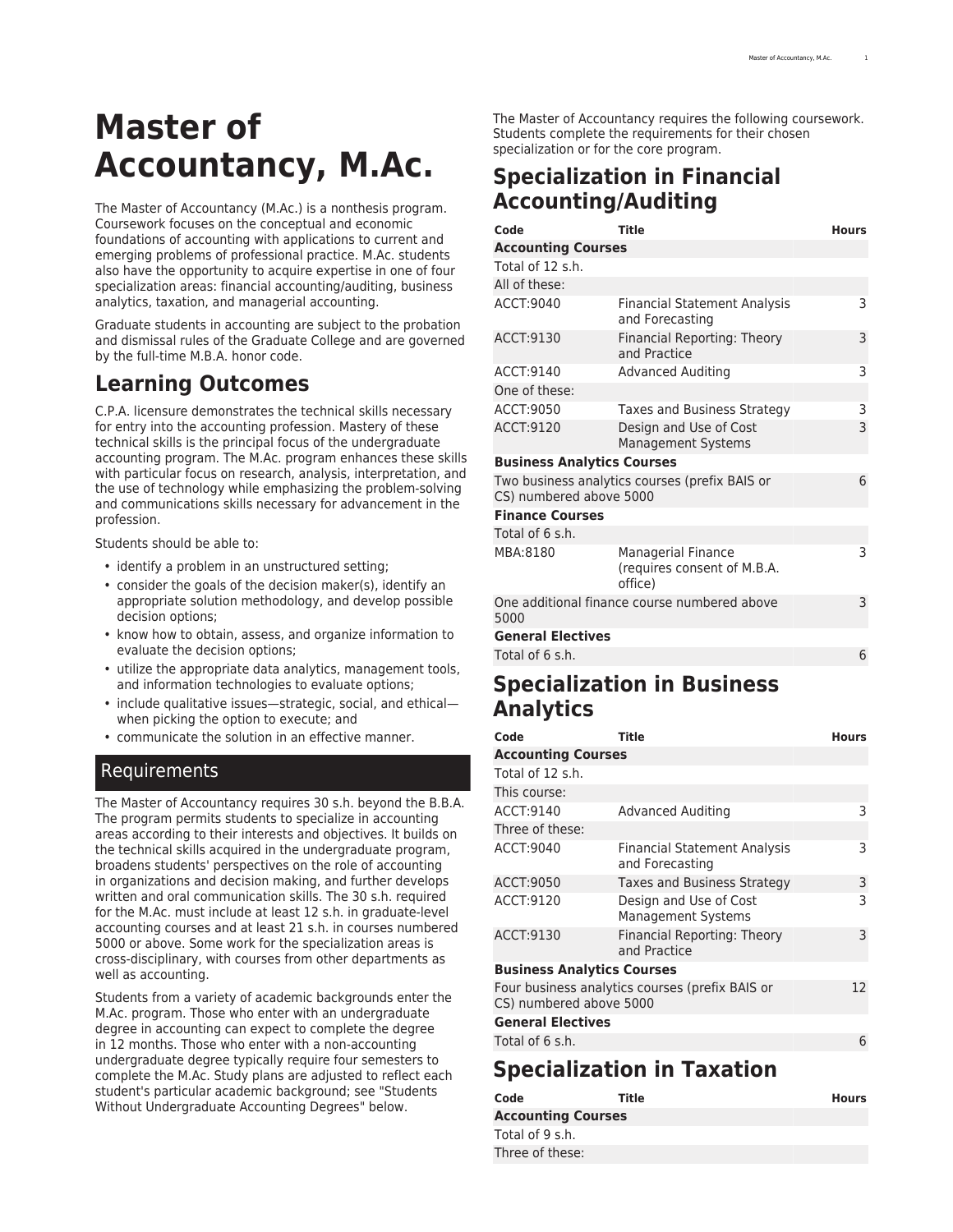| <b>Financial Statement Analysis</b><br>and Forecasting                                                                                                             | 3 |  |  |
|--------------------------------------------------------------------------------------------------------------------------------------------------------------------|---|--|--|
| Design and Use of Cost<br><b>Management Systems</b>                                                                                                                | 3 |  |  |
| Financial Reporting: Theory<br>and Practice                                                                                                                        | 3 |  |  |
| <b>Advanced Auditing</b>                                                                                                                                           | 3 |  |  |
|                                                                                                                                                                    |   |  |  |
|                                                                                                                                                                    |   |  |  |
| Taxes and Business Strategy                                                                                                                                        | 3 |  |  |
| College of Law tax courses (may follow a<br>6<br>different academic calendar schedule than<br>business courses, some courses may require<br>consent of instructor) |   |  |  |
| <b>Business Analytics Courses</b>                                                                                                                                  |   |  |  |
| Two business analytics courses (prefix BAIS or<br>CS) numbered above 5000                                                                                          |   |  |  |
| <b>General Electives</b>                                                                                                                                           |   |  |  |
|                                                                                                                                                                    | 6 |  |  |
|                                                                                                                                                                    |   |  |  |

#### **Specialization in Managerial Accounting**

| Code                                                                      | Title                                                  | <b>Hours</b> |  |
|---------------------------------------------------------------------------|--------------------------------------------------------|--------------|--|
| <b>Accounting Courses</b>                                                 |                                                        |              |  |
| Total of 12 s.h.                                                          |                                                        |              |  |
| This course:                                                              |                                                        |              |  |
| ACCT:9120                                                                 | Design and Use of Cost<br><b>Management Systems</b>    | 3            |  |
| Three of these:                                                           |                                                        |              |  |
| ACCT: 9040                                                                | <b>Financial Statement Analysis</b><br>and Forecasting | 3            |  |
| ACCT: 9050                                                                | Taxes and Business Strategy                            | 3            |  |
| ACCT:9130                                                                 | Financial Reporting: Theory<br>and Practice            | 3            |  |
| ACCT:9140                                                                 | <b>Advanced Auditing</b>                               | 3            |  |
| <b>Business Analytics Courses</b>                                         |                                                        |              |  |
| Two business analytics courses (prefix BAIS or<br>CS) numbered above 5000 |                                                        |              |  |
|                                                                           | <b>Business Electives Outside Accounting</b>           |              |  |
|                                                                           | Two business electives numbered above 5000             | 6            |  |
| <b>General Electives</b>                                                  |                                                        |              |  |
| Total of 6 s.h.                                                           |                                                        | 6            |  |

## **Core Program**

Students who do not wish to pursue a specialization area must complete 30 s.h. beyond the B.B.A. At least 15 s.h. must be earned in graduate-level accounting courses and at least 21 s.h. must be earned in courses numbered 5000 or above. The following courses are required.

| Code                      | Title                                                  | <b>Hours</b> |
|---------------------------|--------------------------------------------------------|--------------|
| <b>Accounting Courses</b> |                                                        |              |
| Total of 15 s.h.          |                                                        |              |
| ACCT:9040                 | <b>Financial Statement Analysis</b><br>and Forecasting |              |
| ACCT: 9050                | Taxes and Business Strategy                            | ٦            |
| ACCT:9120                 | Design and Use of Cost<br><b>Management Systems</b>    | ς            |
| ACCT:9130                 | Financial Reporting: Theory<br>and Practice            |              |

| ACCT:9140                         | <b>Advanced Auditing</b>                       |  | 3 |
|-----------------------------------|------------------------------------------------|--|---|
| <b>Business Analytics Courses</b> |                                                |  |   |
| CS) numbered above 5000           | Two business analytics courses (prefix BAIS or |  | 6 |
| <b>General Electives</b>          |                                                |  |   |
| Total of 9 s.h.                   |                                                |  | q |

## **Students Without Undergraduate Accounting Degrees**

Coursework for students who enter the program with a nonaccounting bachelor's degree is determined by each student's background and interest area. In addition to meeting the core program requirements for the M.Ac., students typically take a combination of undergraduate and M.B.A. courses to remove academic deficiencies in quantitative methods, business, and accounting. Students with a bachelor's degree in another area of business typically are required to take 45-51 s.h. in order to complete the M.Ac. program. Those with degrees outside of business and with no accounting courses typically are required to take 57-60 s.h.

### Combined Programs

### **M.Ac./J.D.**

The Department of Accounting and the College of Law offer the combined Master of Accountancy/Juris Doctor program. The combined M.Ac./J.D. requires a minimum of 18 s.h. of graduate coursework in accounting. Students in the program may count up to 12 s.h. of College of Law courses as electives for the M.Ac. and up to 12 s.h. of graduate accounting courses as electives for the J.D.

Separate application to each degree program is required. Applicants must be admitted to each program before they may be admitted to the combined program.

For information about the J.D. degree, see [Juris Doctor, J.D.](http://catalog.registrar.uiowa.edu/law/juris-doctor/) (College of Law) in the Catalog.

#### Admission

Admission to the M.Ac. program is competitive. The admissions committee reviews applications individually, considering quantitative aspects (grade-point average and GMAT scores) and qualitative aspects of each applicant's background and professional experience (if applicable) to assess an applicant's potential for academic success and professional growth.

Applicants must meet the admission requirements of the Graduate College; see the [Manual of Rules and Regulations](https://grad.uiowa.edu/academics/manual/) on the Graduate College website.

Application materials must include the following:

- an [application](https://apply.admissions.uiowa.edu/admissions/login.page) for graduate admission;
- official transcripts of all undergraduate and graduate coursework submitted by each institution an applicant has attended;
- official scores on the [Graduate Management Admission](https://www.gmac.com/) [Test](https://www.gmac.com/) (GMAT), unless the student is a B.B.A. major in accounting at the University of Iowa;
- a supplemental application form with essay responses;
- a résumé; and